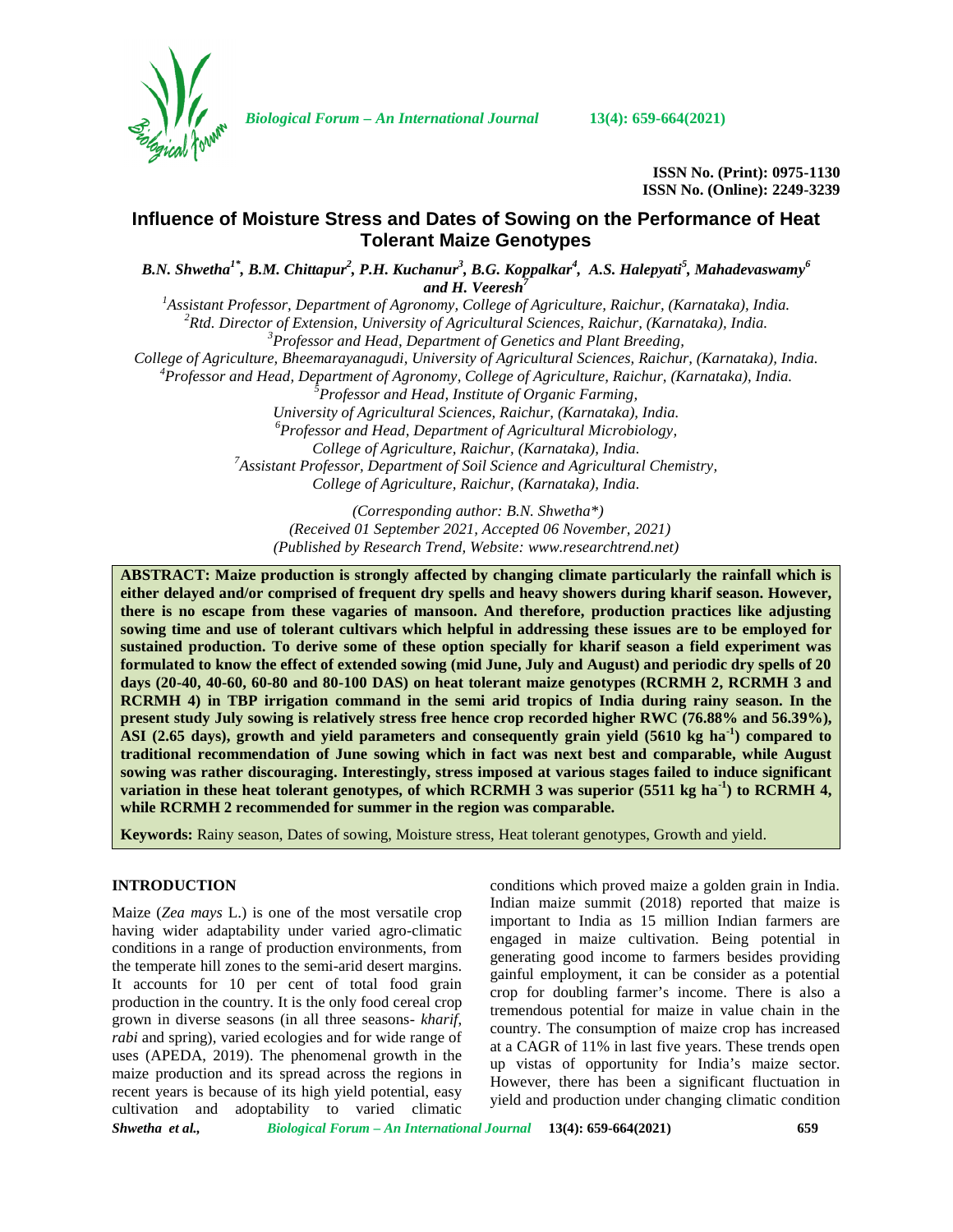as climatic variability affects maize yield and the various crop processes and activities in maize production.

The occurrence of extreme climate variability such as may be characterized by prolonged dry period or heavy rainfall spell coinciding with the critical stages of crop growth and development may lead to significantly reduced crop yields and extensive crop losses. Maize production has been on steady decline due to erratic rainfall variability and the area planted to maize also been reduced to adapt to the anticipated drought period (Naveenkumar *et al.,* 2018). Drought is one of the main causes of reduced maize production and food insecurity across the globe and particularly in India, where agriculture production is largely rainfed (Rodney *et al.,* 2019). Daryanto, *et al.* (2016) estimated that the occurrence of midseason droughts particularly at the vegetative and productive phases for maize reduces yields by 39.3%, as maize is more sensitive to drought compare to other cereals, especially at flowering because anthers and silks are separated by about 1 m, and pollen and stigma are exposed to the environment. The crop is particularly sensitive to dry spells a week before and two weeks after flowering resulting in an average yield loss of 20 to 50% (Silvestro *et al*., 2018). According to Mirzaei *et al.,* (2011) drought stress at stages of stem elongation, flowering and grain filling stages induced 32 %, 32 % and 35 % reduction in grain yield.

Maize production systems, therefore, should adapt to climatic aberrations to minimize their negative effects. It requires a adaptation or mitigation measures such as choice of maize crop variety, adaptation of cultural management practices (Oseni and Masarirambi, 2011), which include practices such as adjusting the cropping calendar to synchronize crop planting and the growing period with soil moisture availability based on seasonal climate/ rainfall forecast, changing the maize variety to plant.

Planting time is one critical agronomical intervention in crop production which plays an important role in determining growth and yield of seasonal crops including maize as planting time is equally important as selection of suitable cultivar and the crop performance is subject to variation because of the very great differences in weather at planting time between seasons and within the range of climates (Otegui *et al*., 1995). Southworth *et al*. (2000) reported that under future climate change scenarios later planting dates produced higher yields.

Kindie *et al.,* (2018) stated that incorporation of heat and drought tolerance into maize varieties increased yield by 99% under the baseline climate and by 115, 136 and 222% under the hotter climate change scenarios that involved a mean temperature increase of 1, 2 and 4°C, respectively. Similarly, varieties with combined heat and drought tolerance traits increased maize yield by 150, 185 and 329% under the hotter and drier climate change scenarios with a mean temperature increase of 1, 2, and 4 °C, respectively.

Keeping these facts in view, this study was carried out to know the influence of dates of sowing and stress imposed at various stages on heat tolerant genotypes in Tunga Bhadra Project irrigation command falling in semiarid tropics of India.

# **MATERIALS AND METHODS**

The present study was conducted during rainy season (*kharif*) of 2019-20 at Agricultural Research Station, Dhadesugur, University of Agricultural Sciences, Raichur, Karnataka, India, situated between 15°46 N latitude and  $76^{\circ}45$  E longitude at an altitude of 358 meters above the mean sea level. The experimental soil was black clayey with pH 7.53 (near neutral in reaction), EC 0.86 (normal in soluble salts), 0.47 % of organic carbon (low), 282 kg ha<sup>-1</sup> of available nitrogen (medium) and 47 kg  $ha^{-1}$  of phosphorus (medium) and 356 kg  $ha^{-1}$  of potassium (high). The experiment was laid in split split plot design with three replications, in which main plot consisted of three dates of sowing at monthly interval (*viz.*,  $D_1$ -June,  $D_2$ -July and  $D_3$ -August) , sub plots with four moisture stress treatments at twenty days interval from 20 DAS to 100 DAS *viz.*, S<sub>1</sub>withholding of irrigation at 20-40 DAS,  $S_2$ -withholding of irrigation at 40-60 DAS,  $S_3$ -withholding of irrigation at 60-80 DAS and  $S_4$ -with holding of irrigation at 80-100 DAS, and genotypes *viz*., RCRMH 2, RCRMH 3 and RCRMH 4 in sub-sub plots. Of the moisture stress treatments, only  $S_2$  of June month and  $S_1$  of August month were experienced drought (Table 1). The genotypes used were heat stress tolerant single cross maize hybrids developed and recommended for Zone-2 of Karnataka state by University of Agricultural Sciences, Raichur, Karnataka in collaboration with CIMMYT-Asia, Hyderabad under 'Heat Stress Tolerant Maize for South Asia through public private partnership' (HTMA) project funded by USAID.

| Table 1: Amount of rainfall (mm) received during different stress stages of Experiment during 2019-20. |  |
|--------------------------------------------------------------------------------------------------------|--|
|--------------------------------------------------------------------------------------------------------|--|

| <b>Stages of stress</b> | $D_1$ -June     | $D_2$ -July | $D_3$ -August   |  |
|-------------------------|-----------------|-------------|-----------------|--|
|                         | 66.5            |             | 248             |  |
|                         | Stress occurred | 101.8       | 64.4            |  |
|                         | 43.6            | 198         | 54.8            |  |
| ້                       | 274.2           |             | Stress occurred |  |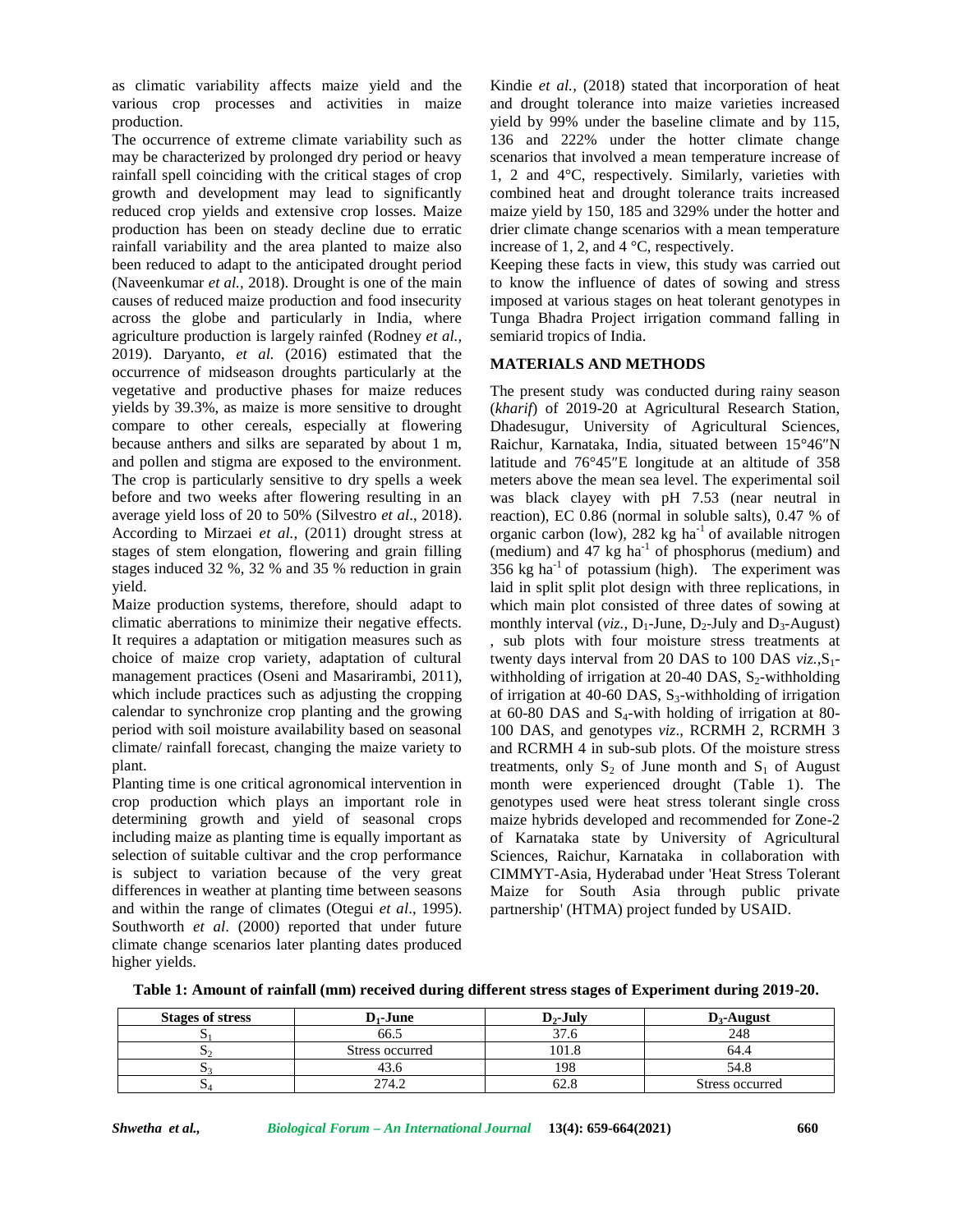The crop was sown on  $18<sup>th</sup>$  June,  $20<sup>th</sup>$  July and  $16<sup>th</sup>$ August of 2019 and all the specific package of practices recommended for the cultivation of maize in the region was followed. Moisture stress was imposed by withholding irrigation. The Sunscan canopy analyzer probe was used for recording LAI (Saxena and Singh, 1968) and the canopy temperature was measured by using a hand held Infrared thermometer, between 11.30 am and 01:30 pm during clear sunny days. RWC (Relative water content) was estimated as per the method of Barrs and Weatherly (1962). Proline content was measured by methods given by Bates *et al*. (1973). Besides, other observation on growth and yield were recorded by following standard procedures. Data were subjected to statistical analysis as described by Gomez and Gomez (1984). Means were compared using Duncan's Multiple Range Test.

## **RESULTS AND DISCUSSION**

Many physiological and biochemical processes are influenced by weather particularly moisture deficit condition and temperature stress and, therefore, it is very difficult to understand and assess crop performance as multiple mechanisms are involved in the adoption/response process. In the present study among the stress stages  $S_2$  of June (108.22 µmoles g<sup>-1</sup>) and  $S_4$  of August crop (107 µmoles g<sup>-1</sup>) recorded higher proline ac amount of proline content in leaves than the rest of the Whereas. amount of proline content in leaves than the rest of the stress stages which were actually experienced stress. Enhanced accumulation of proline during stress helps to mitigate osmotic stress employing various coherent phenomena relating to plant anatomy and physiology with cellular mechanisms (Bray, 1997; Evelin *et al*., 2009). Proline has been addressed as a unique low molecular weight osmolyte which responds to stresses related to osmosis in wide plant varieties (Delauney and Verma, 1993; Hasegawa *et al*., 2000). Further, it is an important variable amino acid in determining protein and membrane structures and scavenges reactive oxygen species (ROS) under drought stress (Ashraf and Foolad, 2007).

Leaf relative water content (RWC) is another important indicator of water status in plants; which reflects the balance between water supply to the leaf tissue and transpiration rate (Lugojan and Ciulca 2011). Among the stress stages also, though the stress was experienced at  $S_2$  (60 DAS) of June and  $S_4$  stage (100 DAS) of August, relative water content was only numerically decreased compared to non-stressed treatments but not to a significant level, this might be due to use of stress tolerant genotypes which shown accumulation of higher amount of proline during stressed condition. The proline accumulated, thus, helped in minimizing osmotic potential in turn leaf water potential which renders the host plants to sustain the photosynthetic apparatus by retaining elevated organ hydration and turgor pressure maintenance (Ruiz-Lozano *et al*., 1995; Wang *et al.,* 2004; Kandowangko *et al*., 2009).

Among the genotypes RCRMH 3 was recorded higher relative water content, while RCRMH 2 was on par.

Canopy temperature was also an indicator of moisture stress. Use of canopy temperatures to detect water stress in plants is based upon the assumption that transpired water evaporates and cools the leaves below the temperature of the surrounding air. As water becomes limiting, transpiration is reduced and the leaf temperature increases (Jackson, 1982). But as a result of maintenance of relative water content in the stressed treatments by the use of stress tolerant genotypes in the present study helped in increase in canopy temperature only to little extent in water stressed treatments  $(31.02^{\circ}$ C and 29.93 $^{\circ}$ C at 60 and 100 DAS of S<sub>2</sub> of June and  $S_4$  of August, respectively) but on par with the non water stressed treatments.

Anthesis-silking interval (ASI) has been reported to be a more valuable diagnostic trait for cultivar performance under drought stress. Kahiu *et al.* (2013) reported that under drought stress environment ASI increased up to 7.7 days from an average of 1.6 days under non stress environment. But in the present study, increase in ASI in drought stress treatments  $S_2$  and  $S_4$ (2.86) was not to the significant level because of the maintenance of leaf relative water status and leaf canopy temperature moderation due to increased proline accumulation in these treatments.

these physiological parameters *viz.*, accumulation of proline, canopy temperature etc. were higher in the June sown crop during 60 DAS (107.83) and in August sown crop during 100 DAS (104.25) at which they experienced stress among the dates of sowing, and in these treatments ASI was increased numerically but not to a significant level. In contrast to this, relative water content was significantly higher in the month of July (56.39 %) because of non exposure of crop to and it was on par with June sowing (53.62 %) at both 60 and 100 DAS

Among the genotypes, all the cultivars being inherently tolerant to heat performed equally well under moisture stress condition indicating their resilience to moisture stress. Nevertheless, among them RCRMH 3 performed better than the RCRMH 4, while RCRMH 2 was on par. Simiarly Grazesiak (1990) observed that response of hybrids to periodic water shortage was in general less and weaker than drought resistance observed in inbreds. Electrolyte loss from leaf tissue under water or thermal stress and changes of proline in leaves to decrease of photosynthetic rate caused by drought, was greater in inbreds than in hybrids.

Further, differential sowing time and stress created morphological differences *viz*., plant height, number of leaves and total dry matter production at harvest which were significantly lower with August sown crop  $(167.93 \text{ cm}, 6.17 \text{ and } 287.84 \text{ g} \text{ pl}^{-1} \text{ respectively})$ . While, yield traits viz., number of grain rows per cob, cob weight per plant and 100-kernel weight were higher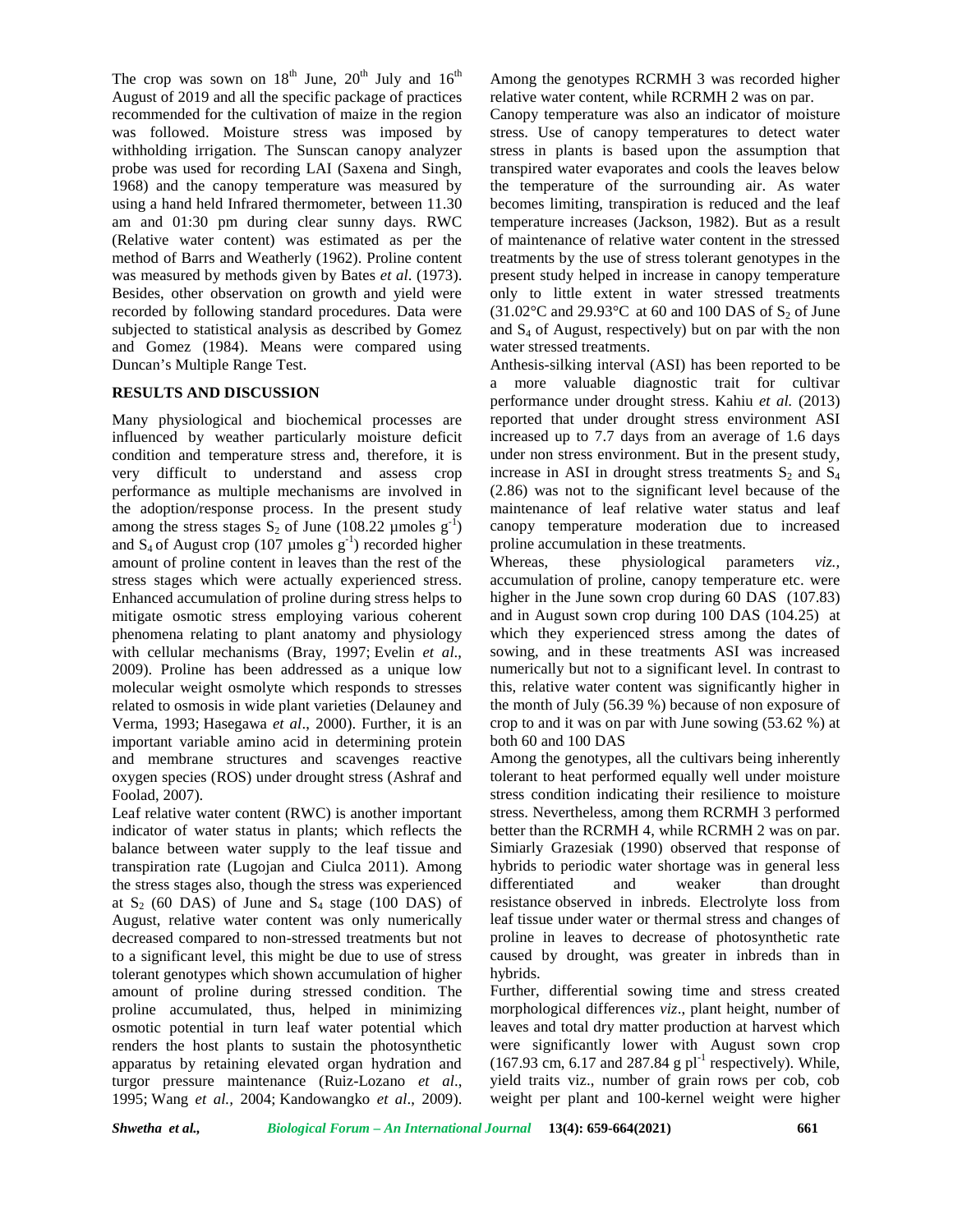with July sown crop (13.48, 32.93 g and 31.22 g respectively). Among the stress stages no significant difference was noticed in terms of plant height, number of leaves and total dry matter production, however, the values reduced marginally in the treatments experiencing water stress at  $S_2$  (176.28 cm, 6.63 and 312.97 g pl<sup>-1</sup> respectively) and  $S_4$  (177.24 cm, 6.66 and 314.60 g  $\text{pl}^{-1}$  respectively) stages which might be due to planting of stress tolerant genotypes as already mentioned, which withstood the impact of water stress due to their inherent ability. Among the genotypes significantly higher height, number of leaves and total dry matter production was recorded with -RCRMH 3  $(181.97 \text{ cm}, 6.90 \text{ and } 324.12 \text{ g } \text{pl}^{-1} \text{ respectively})$  over RCRMH 4 (178.37 cm, 6.66 and 316.13 g  $pl^{-1}$ respectively), while RCRMH 2 (172.45cm, 6.40 and  $304.91g$  pl<sup>-1</sup> respectively) was comparable.

Similar variations were recorded with respect to yield and yield traits viz., number of grain rows per cob, cob weight per plant and 100-kernel weight were influenced by dates of sowing and genotypes under water stress condition, wherein, grain yield was significantly higher in July sowing  $(5610 \text{ kg ha}^{-1})$  and it was on par with the June sowing  $(5352 \text{ kg ha}^{-1})$ . This might be due to better production environment particularly moisture (rainfall in this instance) as evidenced from Table 1 which helped crop to perform near to potential. The lower

kernel yield in August sowing was mainly due to the fact that it was near to the closure of season besides this part of the season being intimidating for growth which consequently advanced maturity without sufficient source and sink development and the translocation of photosynthates to developing grain. According to Fisher *et al.*, (2015) the onset of the rainy season is crucial to the timing of rainfed crops: if a farmer plants too early, soil moisture will be insufficient; if a farmer plants too late, intense rain might affect the crop, the same result can be seen in the present study. Southworth *et al.*, (2000) reported that under future climate change scenarios later planting dates produce higher yields. In their study in almost all cases the highest mean maximum decadal yield occurred at a later planting date under future climate change, this augurs well with present finding.

The  $S_2$  and  $S_4$  stages of stress recorded numerically lower kernel yield  $(5256 \text{ and } 5260 \text{ kg ha}^{-1})$  respectively) but not to a significant level compared to non-water stressed treatments which might be due to use of heat tolerant genotype which are inherently tolerant to stress also as evidenced in the present investigation in terms of maintenance of relative water content and moderating canopy temperature through accumulation of proline under water stress condition.

| Dates of             | Proline @ 60            | Proline @ 100          | <b>RWC</b> @ 60       | <b>RWC</b> @ 100     |                                  |                          |                      |
|----------------------|-------------------------|------------------------|-----------------------|----------------------|----------------------------------|--------------------------|----------------------|
| sowing               | <b>DAS</b>              | DAS (µmoles            | DAS $(\% )$           | <b>DAS</b>           | Canopy temp $@$<br><b>60 DAS</b> | Canopy temp<br>@ 100 DAS | ASI (days)           |
|                      |                         |                        |                       |                      | $\rm ^{o}C$                      | $\rm ^{o}C$              |                      |
|                      | $(\mu$ moles $g^{-1}$ ) | $g^{-1}$               |                       | (%)                  |                                  |                          |                      |
| Dates of sowing (D)  |                         |                        |                       |                      |                                  |                          |                      |
| $D_1$                | 107.83 <sup>a</sup>     | 101.92 <sup>a</sup>    | 73.02 <sup>a</sup>    | 53.62 <sup>a</sup>   | 31.50 <sup>a</sup>               | 29.88 <sup>a</sup>       | 2.82 <sup>a</sup>    |
| $D_{2}$              | 101.58 <sup>b</sup>     | 98.42 <sup>b</sup>     | 76.88 <sup>a</sup>    | 56.39 <sup>a</sup>   | 30.30 <sup>a</sup>               | 29.62 <sup>a</sup>       | 2.65 <sup>a</sup>    |
| $D_3$                | 101.50 <sup>b</sup>     | $104.25^{a}$           | 71.09 <sup>b</sup>    | 51.77 <sup>b</sup>   | 30.51 <sup>a</sup>               | 29.58 <sup>a</sup>       | 3.05 <sup>b</sup>    |
| $S.Em+$              | 1.46                    | 1.40                   | 0.94                  | 0.76                 | 1.69                             | 1.59                     | 0.06                 |
| Stages of stress (S) |                         |                        |                       |                      |                                  |                          |                      |
| $S_1$                | $102.33^{b}$            | 99.56 <sup>b</sup>     | $74.14^{a}$           | $54.54^{a}$          | 30.68 <sup>a</sup>               | 29.68 <sup>a</sup>       | 2.83 <sup>a</sup>    |
| $S_2$                | 108.22 <sup>a</sup>     | $99.11^{b}$            | $72.95$ <sup>a</sup>  | $54.15^{a}$          | $31.02^{a}$                      | 29.73 <sup>a</sup>       | 2.86 <sup>a</sup>    |
| $S_3$                | 101.89 <sup>b</sup>     | $100.44^{b}$           | $74.26^{\frac{a}{a}}$ | 53.99 <sup>a</sup>   | $30.71^{a}$                      | 29.43 <sup>a</sup>       | 2.82 <sup>a</sup>    |
| $S_4$                | 102.11 <sup>b</sup>     | $107.00^{a}$           | $73.30^{a}$           | $53.03^{a}$          | 30.68 <sup>a</sup>               | $29.93^{a}$              | 2.86 <sup>a</sup>    |
| $S.Em+$              | 1.59                    | 1.61                   | 0.97                  | 0.83                 | 0.49                             | 0.52                     | 0.06                 |
| Genotypes (G)        |                         |                        |                       |                      |                                  |                          |                      |
| $G_1$                | $103.83^{\overline{a}}$ | $101.25^{ab}$          | $73.54$ <sup>ab</sup> | $53.94^{ab}$         | $30.77^{\frac{a}{a}}$            | 29.70 <sup>a</sup>       | $2.84$ <sup>ab</sup> |
| G <sub>2</sub>       | 107.50 <sup>a</sup>     | $105.00^{\frac{1}{a}}$ | 75.26 <sup>a</sup>    | $55.25$ <sup>a</sup> | 30.66 <sup>a</sup>               | 29.56 <sup>a</sup>       | 2.77 <sup>a</sup>    |
| G <sub>3</sub>       | $99.58^{b}$             | $98.33^{b}$            | $72.18^{b}$           | $52.58^{b}$          | $30.88 \overline{a}$             | $29.81$ <sup>a</sup>     | $2.91^{b}$           |
| $S.Em+$              | 1.39                    | 1.39                   | 0.86                  | 0.72                 | 0.42                             | 0.44                     | 0.06                 |
| <b>Interactions</b>  |                         |                        |                       |                      |                                  |                          |                      |
| $D \times S$         | <b>NS</b>               | NS                     | <b>NS</b>             | <b>NS</b>            | <b>NS</b>                        | <b>NS</b>                | <b>NS</b>            |
| D x G                | <b>NS</b>               | <b>NS</b>              | <b>NS</b>             | <b>NS</b>            | <b>NS</b>                        | <b>NS</b>                | <b>NS</b>            |
| S x G                | <b>NS</b>               | <b>NS</b>              | <b>NS</b>             | NS                   | NS                               | NS                       | NS                   |
| D x G x S            | <b>NS</b>               | <b>NS</b>              | <b>NS</b>             | NS                   | <b>NS</b>                        | <b>NS</b>                | NS                   |

| Table 2: Physiological response of maize genotypes to dates of sowing and moisture stress during rainy |  |  |
|--------------------------------------------------------------------------------------------------------|--|--|
|                                                                                                        |  |  |

**season.**

|              | $S_1$ : Water stress at 20-40DAS                                                                                            | $G_1$ : RCRMH 2          |
|--------------|-----------------------------------------------------------------------------------------------------------------------------|--------------------------|
| $D_1$ : June | $S_2$ : Water stress at 40-60DAS                                                                                            | G <sub>2</sub> : RCRMH 3 |
| $D_2$ : July | $S_3$ : Water stress at 60-80DAS                                                                                            | $G_3$ : RCRMH 4          |
| $D_3$ : Aug  | $S_4$ : Water stress at 80-100DAS                                                                                           | Check : RCRMH 2          |
|              | $\mathbf{M}$ , and the state of the contract of the contract of the contract of $\mathbf{M}$ . The contract of $\mathbf{M}$ |                          |

**Note:** The values between the same set of classes for each treatment followed by the same letter are not significantly different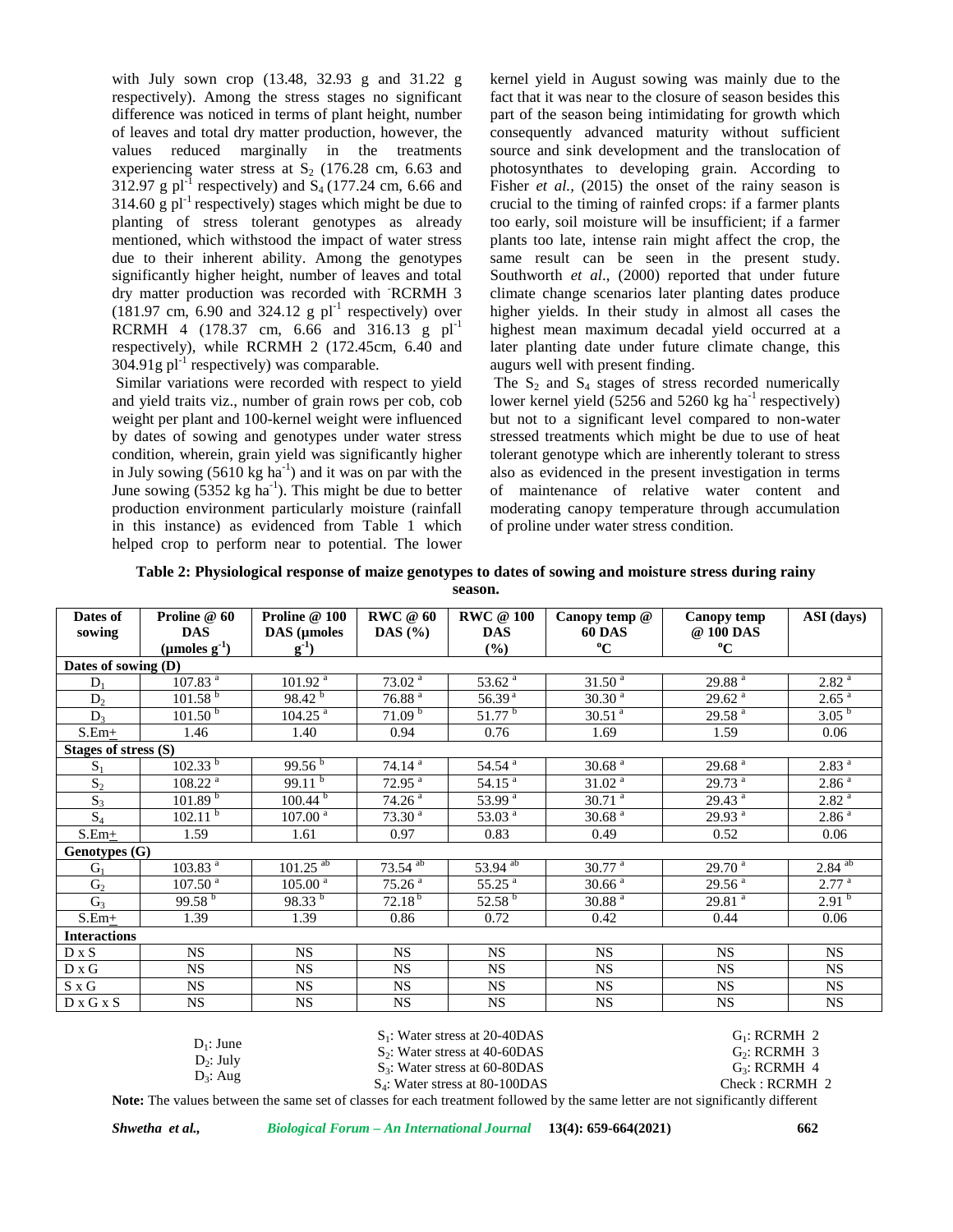| Dates of<br>sowing | <b>Plant height</b><br>(cm) @<br><b>Harvest</b> | No. of leaves<br>@ harvest | TDM @<br>Harvest (g)    | No of grain<br>rows per cob | No of<br>grains per<br>row | 100 Kernel<br>weight $(g)$ | Grain yield<br>$(kg ha-1)$ |
|--------------------|-------------------------------------------------|----------------------------|-------------------------|-----------------------------|----------------------------|----------------------------|----------------------------|
|                    |                                                 |                            | Dates of sowing (D)     |                             |                            |                            |                            |
| $D_1$              | 178.10 <sup>a</sup>                             | 6.69 <sup>a</sup>          | 319.56 <sup>a</sup>     | 13.31 <sup>a</sup>          | 27.71 <sup>a</sup>         | 29.59 <sup>a</sup>         | 5352 <sup>a</sup>          |
| $D_2$              | 186.73 <sup>a</sup>                             | $7.10^{4}$                 | $337.76^{\overline{a}}$ | $13.48^{a}$                 | 32.93 $a$                  | 31.22 <sup>a</sup>         | 5610 <sup>a</sup>          |
| $D_3$              | $167.93^{b}$                                    | 6.17 <sup>b</sup>          | $287.84^{b}$            | 12.38 <sup>b</sup>          | $22.19^{b}$                | $22.93^{b}$                | 4968 <sup>b</sup>          |
| $S.Em+$            | 2.59                                            | 0.11                       | 5.07                    | 0.20                        | 1.60                       | 1.64                       | 87                         |
|                    |                                                 |                            | Stages of stress (S)    |                             |                            |                            |                            |
| $S_1$              | 178.70 <sup>a</sup>                             | 6.66 <sup>a</sup>          | 316.85 <sup>a</sup>     | 13.14 <sup>a</sup>          | $28.42$ <sup>a</sup>       | 28.61 <sup>a</sup>         | 5353 <sup>a</sup>          |
| $S_2$              | 176.28 <sup>a</sup>                             | 6.63 <sup>a</sup>          | $312.97$ <sup>a</sup>   | 13.07 <sup>a</sup>          | $26.85$ <sup>a</sup>       | $28.24$ <sup>a</sup>       | $5256$ <sup>a</sup>        |
| $S_3$              | 178.13 <sup>a</sup>                             | 6.66 <sup>a</sup>          | 315.79 <sup>a</sup>     | $13.02^{a}$                 | 28.11 <sup>a</sup>         | $27.31$ <sup>a</sup>       | 5372 <sup>a</sup>          |
| $S_4$              | $177.24$ <sup>a</sup>                           | 6.66 <sup>a</sup>          | 314.60 <sup>a</sup>     | $13.00^{\frac{a}{a}}$       | $27.04$ <sup>a</sup>       | 27.48 <sup>a</sup>         | $5260^{\frac{a}{a}}$       |
| $S.Em+$            | 2.99                                            | 0.12                       | 5.64                    | 0.23                        | 0.62                       | 0.51                       | 100                        |
|                    |                                                 |                            | Genotypes (G)           |                             |                            |                            |                            |
| $G_1$              | $178.34^{ab}$                                   | $6.66$ <sup>ab</sup>       | $316.13^{ab}$           | $13.19^{ab}$                | $27.44^{ab}$               | $27.96^{ab}$               | $5300$ <sup>ab</sup>       |
| G <sub>2</sub>     | $181.97^{a}$                                    | 6.90 <sup>a</sup>          | $324.12^{\overline{a}}$ | 13.34 <sup>a</sup>          | 29.02 <sup>a</sup>         | $29.25$ <sup>a</sup>       | $5511^{a}$                 |
| $G_3$              | 172.45 <sup>b</sup>                             | 6.40 <sup>b</sup>          | 304.91 <sup>b</sup>     | 12.65 <sup>b</sup>          | 26.36 <sup>b</sup>         | $26.53^{b}$                | $51\overline{19^b}$        |
| $S.Em+$            | 2.58                                            | 0.10                       | 4.95                    | 0.20                        | 0.56                       | 0.46                       | 86                         |
|                    |                                                 |                            | Interactions            |                             |                            |                            |                            |
| $D \times S$       | <b>NS</b>                                       | <b>NS</b>                  | <b>NS</b>               | <b>NS</b>                   | <b>NS</b>                  | <b>NS</b>                  | <b>NS</b>                  |
| D x G              | NS                                              | <b>NS</b>                  | NS.                     | <b>NS</b>                   | <b>NS</b>                  | <b>NS</b>                  | <b>NS</b>                  |
| S x G              | <b>NS</b>                                       | <b>NS</b>                  | <b>NS</b>               | <b>NS</b>                   | <b>NS</b>                  | <b>NS</b>                  | <b>NS</b>                  |
| D x G x S          | <b>NS</b>                                       | <b>NS</b>                  | <b>NS</b>               | <b>NS</b>                   | <b>NS</b>                  | <b>NS</b>                  | <b>NS</b>                  |

**Table 3: Response of maize genotypes to dates of sowing and moisture stress during rainy Season.**

 $D_1$ : June  $D_2$ : July  $D_3$ : Aug S<sub>1</sub>: Water stress at 20-40DAS  $S_2$ : Water stress at 40-60DAS  $G_1$ : RCRMH 2

 $G_2$ : RCRMH 3

S<sub>3</sub>: Water stress at 60-80DAS

 $G_3$ : RCRMH 4 Check : RCRMH 2

S<sub>4</sub>: Water stress at 80-100DAS **Note:** The values between the same set of classes for each treatment followed by the same letter are not significantly different

Li *et al*. (2002) reported that during soil drought, the drought-sensitve variety showed less capabilities in osmoregulation and cell elasticity regulation, slower decrease in stomatal conduces, more rapid decline in photosynthetic rate and PS II photochemical efficiency compared with drought-tolerant variety which regained its pre stress stomata conductance, photosynthetic rate and PS II photochemical efficiency faster than drought sensitive variety. Among the genotypes, RCRMH 3 recorded significantly higher kernel yield  $(5511 \text{ kg ha}^{-1})$ followed by RCRMH 2 (5300 kg ha<sup>-1</sup>), while lower kernel yield was recorded with RCRMH 4. The results corroborate with Shivalingappa (2018) who observed superiority of RCRMH 3 over other cultivars during summer at the same location. And the similar results also found with Eric *et al.* (2016) who documented that the yield advantage of DT hybrids in high-and medium-ET environments supports the concept that DT hybrids enhance productivity in water-limited environments relative to non-DT hybrids. They noticed an average three-fold greater yield benefit (6.5%) for DT maize hybrids in water-limited situations when compared with favorable environments (1.9%).

## **CONCLUSIONS**

From the present study it can be concluded that in view of increased climatic variability especially in terms of precipitation variability resulting in increased frequency and intensity of dry spells during rainy season mitigation strategies *viz.,* changing sowing dates from too early to mid and use of heat (stress) tolerant genotypes are better options for sustained production of maize in Tunga Bhadra Project irrigation command in semi arid tropics.

# **FUTURE SCOPE**

The variability in climate being on the rise, such studies still need to be continued using diverse pool of crop varieties; not just heat stress tolerant genotypes made use in the study. Stay green character, leaf blast and leaf rolling besides other physiological and biochemical variations also need to be considered in such studies.

**Acknowledgment.** The authors are highly thankful to the University of Agricultural Sciences, Raichur and Farm superintendent of Agricultural Research Station, Dhadesugur for providing facilities to conduct this research.

**Conflict of Interest.** The authors declare no conflict of interest.

## **REFERANCES**

APEDA (2019), *https://apeda.gov.in*

Ashraf, M., & Foolad, M. R. (2007). Roles of glycine betaine and proline in improving plant abiotic stress resistance. *Environment and Experimental Botony*, *59*: 206–216.